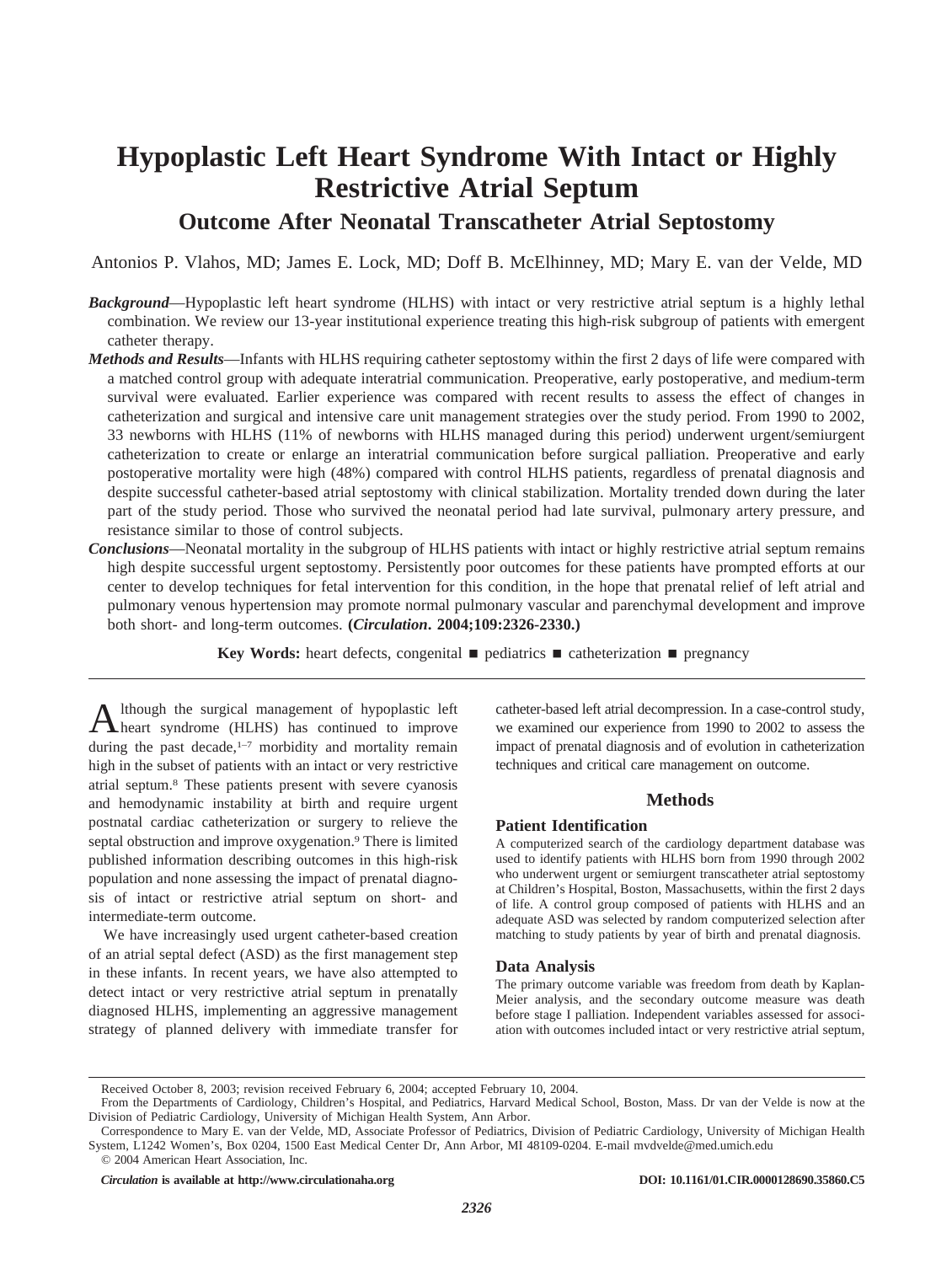prenatal diagnosis, year of admission (continuous and 1990 to 1996 versus 1997 to 2002), age at surgery, the presence of decompressing veins from the left atrium to the systemic venous circulation, and septostomy method. Categorical variables were compared by Fisher's exact test. Continuous variables were compared by 1- or 2-tailed *t* test analysis. Survival analysis was performed according to the Kaplan-Meier product limit method. Data are presented as mean±SD unless otherwise specified.

Interrogation of medical records and computerized hospital databases was approved by the Children's Hospital Institutional Review Board, and the procedures followed were in accordance with institutional guidelines for retrospective record review and protection of patient confidentiality.

#### **Results**

### **Patients**

Between 1990 and 2002, 300 neonates with HLHS were admitted to Children's Hospital, Boston, Massachusetts. Of these, 33 (11%) underwent urgent or semiurgent transcatheter atrial septostomy. HLHS had been diagnosed by fetal echocardiography in 18 of these 33 patients (55%), including 16 who were also diagnosed in utero as having an intact or restrictive atrial septum by color and/or pulsed-wave Doppler examination. Decompressing veins from the left atrium or pulmonary veins to the systemic venous circulation were diagnosed in 7 patients (21%), 4 by prenatal and/or postnatal echo and 3 at subsequent catheterization. A 34th patient was diagnosed prenatally to have HLHS and intact atrial septum, but this patient died very soon after birth, before catheterization could be performed. All other candidates presenting during the study period underwent catheterization with intent to create or enlarge the ASD.

The control group consisted of 66 patients with HLHS and an unrestrictive ASD.

#### **Catheter Intervention**

Catheter septostomy was performed at a median age of 0 days for prenatally diagnosed infants and 1 day for those diagnosed postnatally  $(P=0.03)$ . A variety of methods, and in some cases more than 1 method, were used to create or enlarge the interatrial communication, including transseptal puncture in 27 patients (82%), balloon dilation in 28 (85%), traditional balloon atrial septostomy in 7 (21%), and blade septostomy in 1 (3%). Stents were placed in the created ASD in 4 patients.

Before septostomy, the mean left atrial pressure was  $24.8 \pm 6.1$  mm Hg, falling to  $13.6 \pm 4.3$  mm Hg after septostomy. Of note, in all 7 patients with a decompressing vein to the systemic circulation, the decompressing vein was restrictive, and in all but 1 of these patients, the left atrial pressure was  $>25$  mm Hg. Among patients with a highly restrictive interatrial septum  $(n=20)$ , the mean instantaneous interatrial pressure gradient was  $14.7 \pm 6.5$  mm Hg (true instantaneous gradients were not determined in the 13 patients with an intact atrial septum) before septostomy, falling to  $4.3\pm3.1$  mm Hg after septostomy. One patient had undergone an unsuccessful attempt at septostomy at another institution and died in our catheterization laboratory before a repeat septostomy could be performed. No patient undergoing septostomy at Children's Hospital required repeat catheterization before stage I (Norwood) surgery or went urgently to the



**Figure 1.** Kaplan-Meier curves demonstrating estimated survival (freedom from death) over time among study and control patients. Numbers of patients at risk are indicated below abscissa.

operating room for left atrial decompression. One patient who developed hemopericardium during catheterization was placed on extracorporeal membrane oxygenation and underwent urgent repair of a left atrial perforation.

#### **Outcomes**

Of 33 patients in the study group, 7 (21%) died before stage I surgery, compared with none of the 66 control patients  $(P=0.03)$ . Four of these 7 patients had a prenatal diagnosis of HLHS, including 3 in whom the intact or very restrictive atrial septum was noted in utero. There was a trend toward lower initial pH on arrival in the catheterization laboratory in these 7 patients  $(7.24 \pm 0.18 \text{ versus } 7.32 \pm 0.13, P = 0.18)$ . Left atrial pressure was the same, and the transseptal gradient after septostomy was actually significantly lower than in patients who survived to undergo stage I  $(1.7 \pm 2.4 \text{ mm Hg}$  versus  $4.7 \pm 3.2$  mm Hg,  $P = 0.04$ ). All 7 were thought to have a poor prognosis because of either multiorgan damage  $(n=6)$  or multiple congenital anomalies  $(n=1)$ . Other than an intact or very restrictive atrial septum, no risk factors for death before stage I palliation were identified among the variables analyzed.

Among patients undergoing stage I palliation, surgery was performed at a younger age in study patients than in control subjects (controls)  $(4.3 \pm 2.3 \text{ versus } 6.3 \pm 5.4 \text{ days}, P = 0.03 \text{ by})$ 1-tailed *t* test). Ten of the 26 (38%) patients who survived to undergo a stage I procedure died within 35 days after surgery. Thus, early survival among the 33 study patients was 48%. There was no significant difference in early mortality between those born with an intact atrial septum  $(n=13)$  and those with a patent but highly restrictive interatrial communication  $(n=20)$ .

Kaplan-Meier freedom from death at 1, 6, and 12 months was 52%, 42%, and 34% among study patients and 91%, 79%, and 72% among controls (Figure 1). Survival was significantly worse among study patients than controls  $(P<0.001)$ . Overall (including both study and control patients), freedom from death was lower among patients born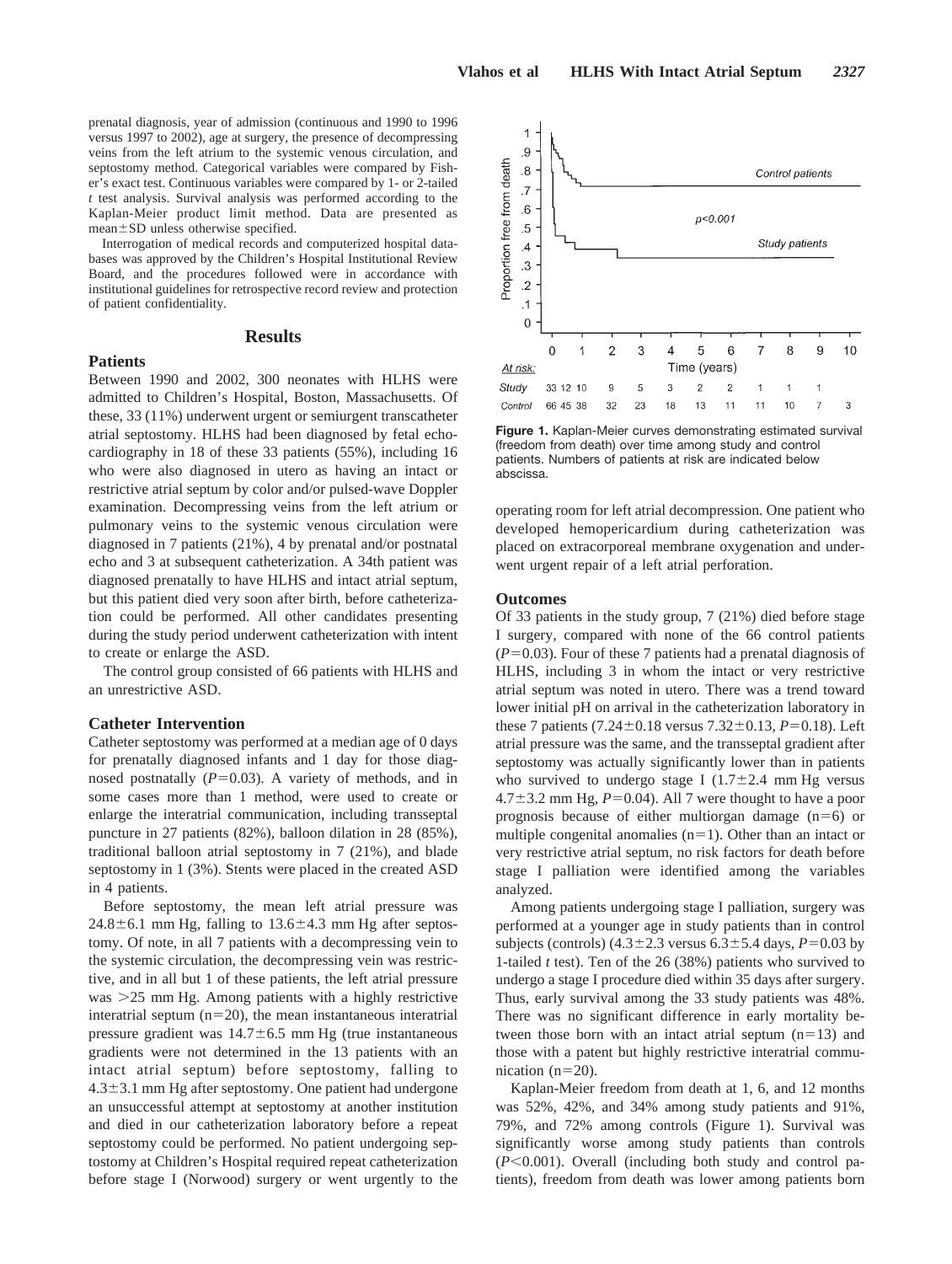

**Figure 2.** Kaplan-Meier curves demonstrating estimated survival (freedom from death) over time among study patients born between 1990 and 1996 and those born between 1997 and 2002. Numbers of patients at risk are indicated below abscissa.

before 1997 ( $P = 0.02$ ). This difference appeared to hold true within both the study and control groups, although the statistical power to determine an independent effect of this variable within the study group was limited by the number of patients (Figure 2). None of the other independent variables analyzed were found to correlate with survival overall or within the study group, including prenatal diagnosis.

All 16 stage I survivors underwent bidirectional Glenn anastomosis at a mean age of  $6.1 \pm 2.3$  months (versus 7.4 $\pm$ 4.2 months in control patients,  $P=0.25$ ). There were 3 early postoperative deaths (19%) and a fourth death 14 months after the Glenn procedure. Among patients who survived to undergo a bidirectional Glenn anastomosis, Kaplan-Meier survival after bidirectional Glenn was worse among study patients than controls (47 control patients had undergone bidirectional Glenn) to a degree that approached significance  $(P=0.065;$  eg, 79% versus 90% at 6 months). At pre-Glenn catheterization, mean pulmonary artery pressure was higher in study patients than in controls  $(20.8 \pm 8.3 \text{ versus}$  $17.5 \pm 4.3$  mm Hg,  $P = 0.08$ ), but this reflected higher left atrial pressure  $(12.1 \pm 5.7 \text{ versus } 10.1 \pm 2.9 \text{ mm Hg}, P = 0.09)$ rather than a higher transpulmonary pressure gradient  $(8.6 \pm 4.7 \text{ versus } 7.4 \pm 2.9 \text{ mm Hg}, P=0.24) \text{ or pullonary}$ vascular resistance  $(1.9 \pm 1.2 \text{ versus } 2.0 \pm 1.0 \text{ WU}, P=0.69)$ , which did not differ between study patients and controls. Pulmonary artery pressure and pulmonary vascular resistance were similar in study patients who died after the Glenn procedure and those who survived.

Of the 12 surviving study patients, 10 have undergone a fenestrated Fontan procedure, and 2 are awaiting completion of the Fontan circulation. At pre-Fontan catheterization, there was no difference between study and control patients (32 control patients had undergone Fontan completion) in mean pulmonary artery pressure  $(12.7 \pm 6.5$  versus  $12.6 \pm$ 3.6 mm Hg,  $P=0.94$ ) or pulmonary vascular resistance  $(1.9\pm0.9 \text{ versus } 1.9\pm1.0 \text{ WU}, P=0.93).$ 

#### **Lung Pathology**

Ten of the 22 study patients who died underwent postmortem microscopic examination of lung tissue. Eight of the 10 died

within the first month of life, 4 after stage I surgery and 4 without surgery. Four of these 8 were found to have dilated and/or prominent pulmonary lymphatic vessels on microscopic histopathology. The 2 autopsies performed on older patients did not describe abnormal lymphatic vessels.

#### **Discussion**

HLHS is characterized by hypoplasia of the left ventricle associated with stenosis or atresia of the mitral and aortic valves. Thus, all or most of the pulmonary venous return must be shunted to the right atrium to reenter the circulation. Accordingly, relatively unrestricted communication at the atrial level is necessary for oxygenated blood to be delivered to the body and to avoid pulmonary venous congestion. However,  $\approx$  6% of patients with HLHS have an intact atrial septum, and up to 22% have some degree of restriction of left-to-right flow through the ASD.<sup>7,8</sup> Significant limitation of interatrial communication in such patients results in hemodynamic instability postnatally, with severe cyanosis, acidosis, and pulmonary venous congestion requiring an urgent intervention to create or enlarge the communication.8,9 In some patients with HLHS, a levoatrial cardinal vein or other channel between the left atrial and systemic circulation may provide adequate left atrial decompression,<sup>8,10</sup> although the mere presence of such a communication does not guarantee adequate decompression, as demonstrated by the fact that all 7 patients with a levoatrial cardinal vein in our series had severe left atrial hypertension.

Survival of infants born with HLHS has improved steadily in recent years.<sup>1</sup> However, as our study and previous smaller studies have confirmed, outcomes among patients with HLHS and a restrictive or intact atrial septum are significantly worse than among the group as a whole despite aggressive early management strategies aimed at relieving atrial septal obstruction.<sup>2,8,11</sup> Among patients managed during the first half of our study period (1990–1996), early survival (6 of 14, 43%) was slightly better than that of neonates with HLHS and an intact atrial septum who were sent directly to the operating room as an alternative form of management at The Children's Hospital of Philadelphia during the same era (6 of 18, 33%).8 Although we noted a trend toward improved outcome in more recent years compared with our earlier experience, the early survival was still only 53% for the period 1997 to 2002. Improved survival parallels improvements in survival among all patients with HLHS and corresponds with improving outcomes for HLHS reported by other centers, which are most likely at least in part because of perioperative management strategies that extend to the particularly ill subset of patients with a restrictive or intact atrial septum.1,3–7 The increasing use of extracorporeal membrane oxygenation may have contributed to improved survival.

In concert with the advances in operative and perioperative strategies that have occurred in recent years, significant progress has been achieved in transcatheter techniques.9,12 In our cohort, the majority of patients underwent transseptal puncture followed by balloon dilation of the atrial septum, with or without stenting of the interatrial communication. Although surgery was performed at a younger age in study patients than in controls, none of the patients who underwent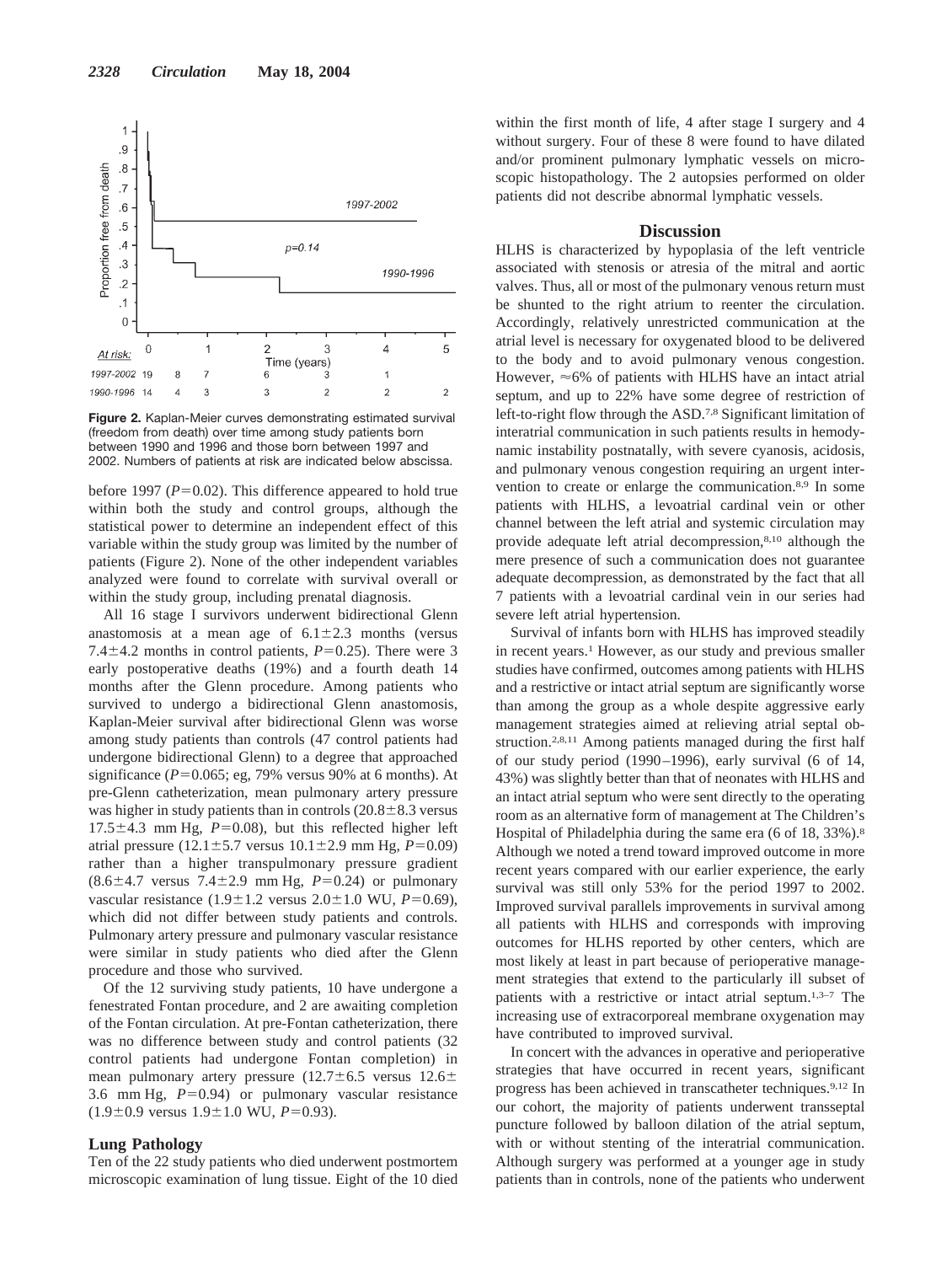transcatheter creation/enlargement of an interatrial communication required emergent surgical relief of atrial septal obstruction. Clearly, pre–stage I catheter-based palliation of an intact or very restrictive atrial septum is a feasible and effective means of decompressing the hypertensive left atrium.

Other centers have advocated urgent surgery over catheter septostomy in these infants. This approach subjects the critically ill neonate, often with multisystem organ dysfunction, to the additional risks of cardiopulmonary bypass and cardiac surgery. In addition, the elevated pulmonary vascular resistance may take several days to fall, complicating early postoperative management. Although catheter-based therapy may reduce morbidity in these patients, published data on a comparable patient population undergoing urgent surgical treatment in the same era are not available for comparison.

Previous studies have demonstrated that prenatal diagnosis of HLHS may improve preoperative and/or operative outcome by allowing planned delivery in a tertiary center specializing in the treatment of patients with HLHS.<sup>13-15</sup> To accurately assess the effect of prenatal diagnosis, one would need to determine how many undiagnosed newborns died in outside hospitals before transfer to a tertiary care institution. Although diagnosing atrial septal restriction prenatally did not demonstrably improve our survival rate, earlier septostomies in prenatally diagnosed neonates presumably shorten the preintervention period of extreme cyanosis and acidosis.

It has been demonstrated that patients with HLHS and an intact or very restrictive atrial septum have pulmonary vascular and lymphatic abnormalities, presumably secondary to intrauterine left atrial hypertension, which place them at increased risk after surgical palliation or orthotopic heart transplantation.8,11,16 Thus, it is notable that among our small group of patients who survived the neonatal period and underwent subsequent bidirectional Glenn and Fontan operations, pulmonary vascular resistance and pulmonary arterial pressure were normal. Although it is not clear whether this is because of milder initial disease or natural regression after relief of left atrial hypertension, these patients had degrees of left atrial hypertension similar to that of patients who died in the neonatal period. Assuming that pulmonary vascular changes were present to a similar extent in this group, the fact that they had normal pulmonary vascular resistance at pre-Glenn and pre-Fontan catheterization is encouraging and suggests that any damage to the pulmonary vasculature in the setting of pulmonary venous hypertension in utero may be reversible over time. Nevertheless, the reversibility of the histopathological pulmonary vascular changes that have been observed in patients with HLHS and left atrial hypertension8 have not been documented definitively, and the effects of prenatal pulmonary venous hypertension and decreased pulmonary blood flow on the pulmonary vascular bed remain unstudied. However, data from other studies of pulmonary artery hypertension caused by pulmonary venous hypertension have found that pulmonary vascular changes may be reversible after relief of pulmonary venous hypertension, even after protracted elevation of left atrial pressure.17–19

# **Conclusions and Implications for the Future**

HLHS with intact or severely restrictive atrial septum continues to have a high mortality rate before and after stage I palliation, despite prenatal diagnosis and recent advances in interventional catheterization, surgical technique, and critical care management strategies. Beyond the high-risk neonatal perioperative period, early childhood survival may not differ from that of other HLHS patients, but the long-term outlook is unknown.

We and others have assumed that the primary source of increased mortality in these patients is the profound cyanosis caused by a reversible increase in pulmonary vascular resistance. However, elevated pulmonary vascular resistance and decreased pulmonary blood flow in utero may also prevent development of a normal pulmonary vascular bed and parenchyma. Diminished cross-sectional area of the pulmonary vascular bed, venous and arterial muscularization, and parenchymal abnormalities may not be rapidly or entirely reversible after birth, in which case refractory pulmonary edema and extreme cyanosis may persist despite effective left atrial decompression. It has been suggested that pulmonary venous relaxation may be an important factor in the normal adaptation of the pulmonary circulation to the postnatal environment and that pulmonary venous relaxation is blunted in piglets with pulmonary vascular hypertension.20 This being the case, it stands to reason that pulmonary venous hypertension and remodeling in the fetus will have an important effect on the normal postnatal drop in pulmonary vascular resistance. Because mortality in patients with HLHS and a restrictive or intact atrial septum is highest in the newborn period, rapid normalization of the pulmonary vasculature seems essential to optimizing outcomes in this group of patients.

The findings of the present study, in conjunction with existing data on pulmonary vascular changes and lymphangiectasia in patients with HLHS and left atrial hypertension caused by interatrial restriction,8 support efforts to relieve pulmonary venous hypertension in utero. If the diagnosis of intact or severely restrictive atrial septum without an unrestricted decompressing vein can be made reliably in utero, as our study suggests it can, and if prenatal relief of obstruction can be shown to be technically possible and safely achieved for both mother and fetus, fetal atrial septostomy may be a means of altering the natural history of this condition. Lowering pulmonary venous pressure and increasing intrauterine pulmonary blood flow may reverse or reduce pathological pulmonary changes and promote development of the pulmonary vascular bed, thereby ideally improving early survival as well as long-term outcome.

#### **References**

- 1. Tweddell JS, Hoffman GM, Mussatto KA, et al. Improved survival of patients undergoing palliation of hypoplastic left heart syndrome: lessons learned from 115 consecutive patients. *Circulation.* 2002;106(suppl I):I-82–I-89.
- 2. Jenkins PC, Flanagan MF, Jenkins KJ, et al. Survival analysis and risk factors for mortality in transplantation and staged surgery for hypoplastic left heart syndrome. *J Am Coll Cardiol*. 2000;36:1178–1185.
- 3. Drinkwater DC Jr, Aharon AS, Quisling SV, et al. Modified Norwood operation for hypoplastic left heart syndrome. *Ann Thorac Surg*. 2001; 72:2081–2086.